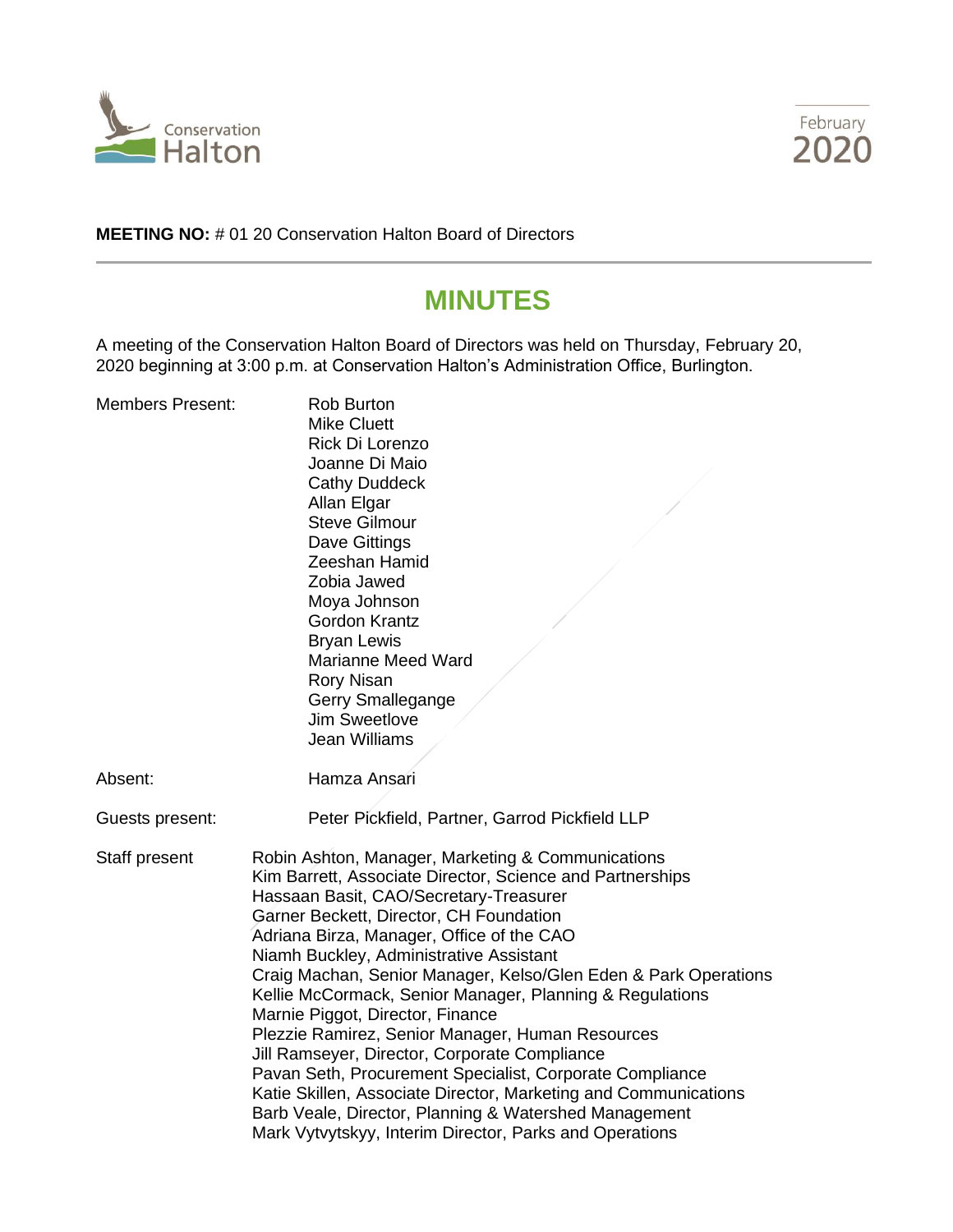



Lawrence Wagner, Senior Director, Corporate Services

Chair Gerry Smallegange called the meeting to order at 3:07 p.m. and noted 2 new items will be added to the agenda:

*6.5 Legal matter (verbal update by the CAO) 8.1. Debrief on provincial multistakeholder CA consultations.*

#### **1. Acceptance of AMENDED Agenda.**

**CHBD 01 01** Joanne Di Maio Cathy Duddeck

THAT the Conservation Halton Board of Directors **accept the AMENDED agenda as distributed**.

*Carried*

## **2. Disclosure of Pecuniary Interest for Board of Directors**

There were **NONE.**

#### **3. Presentation**

2020 Gala Presentation (1st draft) Garner Beckett, Director Conservation Halton Foundation CHF Director introduced the name/theme for the 2020 Gala: "Ephemeros" meaning " "lasting but a day", "short lived" or "temporary". The tool kit for introducing this year's gala will be provided to the board members in the coming weeks. CHF Director expressed his sincere thanks and appreciation to the Board members for their support of last years CHF Gala.

#### **4. Consent Items**

Roll Call & Mileage Approval of Conservation Halton Board of Director meeting minutes dated November 20, 2019.

- 4.1 Kelso Dam Update (Report #: CHBD 01 20 01)
- 4.2 Conservation Halton Planning and Watershed Management Year End Report, 2019 CH File No.: ADM 006 (Report #: CHBD 01 20 02)
- 4.3 Quarterly Permits & Letters of Permission issued under Ontario Regulation 162/06 September 1, 2019 to December 31, 2019 (Report #: CHBD 01 20 03)
- 4.4 Sewage Spillage at Chedoke Creek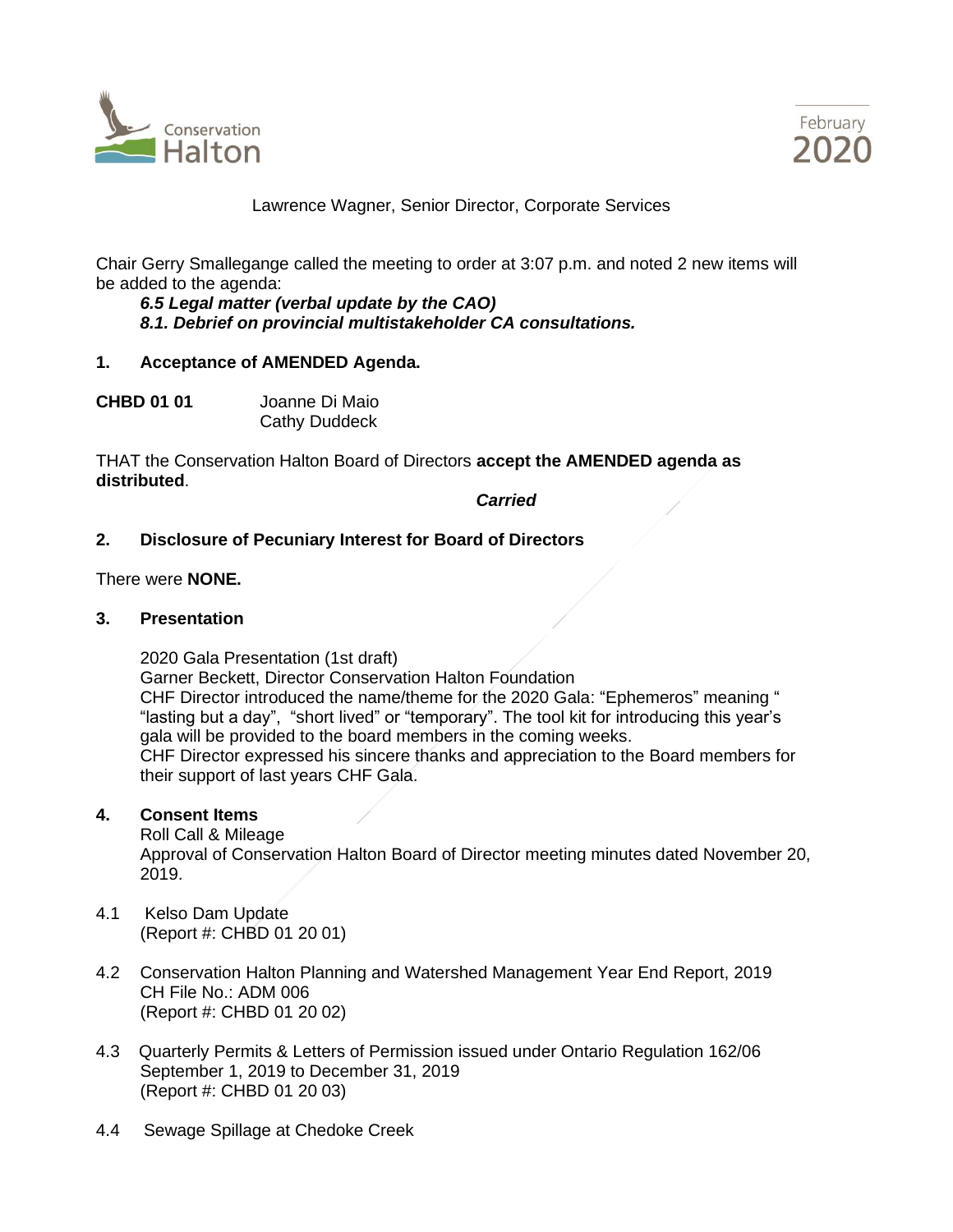



(Report #: CHBD 01 20 04)

- 4.5 Purchasing Report from November 2019 January 2020 (Report #: CHBD 01 20 05)
- **5. Action Items**
- 5.1 Purchasing policy update (Report #: CHBD 01 20 06)

**CHBD 01 02** Moved by: Moya Johnson Seconded by: Jean Williams

THAT the Conservation Halton Board of Directors **approve changes to the Purchasing Policy outlined in the staff report dated February 20, 2020.** 

## *Carried*

5.2 CH Foundation Directors appointment to the CH Foundation Board (Report #: CHBD 01 20 07)

| <b>CHBD 01 03</b> | Moved by: Gordon Krantz    |
|-------------------|----------------------------|
|                   | Seconded by: Jim Sweetlove |

THAT the Conservation Halton Board of Directors **approve the appointment of the following individuals, as members to the Conservation Halton Foundation Board of Directors for a two-year term:**

- **Bill Mann**
- **Madhav Murti**
- **Mavis Shang**

#### *Carried*

Jim Sweetlove provided a brief description of the newly appointed members.

At this time, Jim Sweetlove also provided an update on the CH Foundation. A CHF Board meeting was held at Glen Eden on Wednesday, February 19, 2020. At the April CHF meeting, members will be provided with the strategy and fundraising goals for the next  $2 - 5$  years.

5.3 Project Technical Advisory Committee Halton Watershed Stewardship Program (Report #: CHBD 01 20 08)

**CHBD 01 04** Moved by: Mike Cluett Seconded by: Rob Burton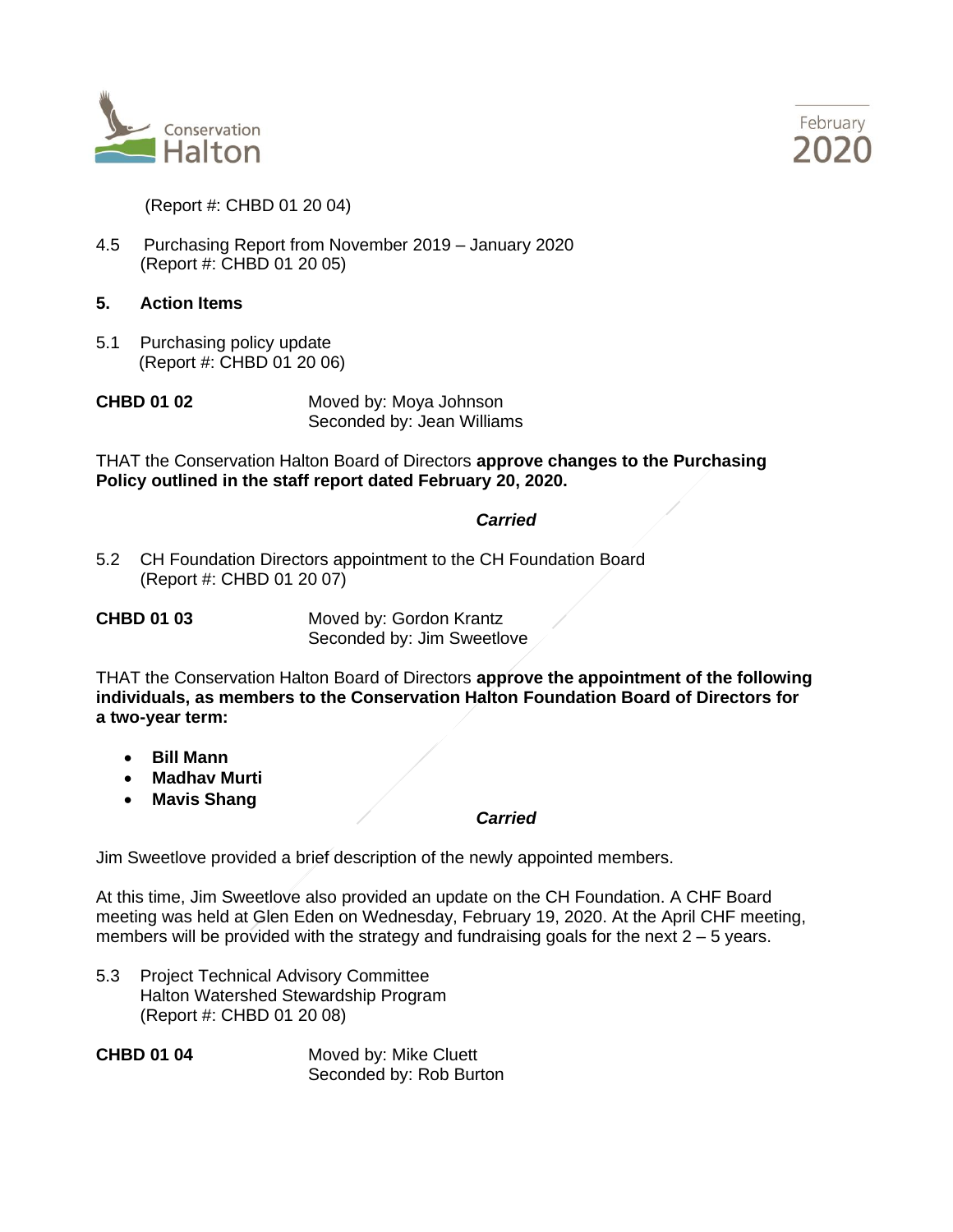



THAT the Conservation Halton Board of Directors **approve the Terms of Reference of the Project Technical Advisory Committee of the Landowner Outreach and Restoration Program Report** 

*Carried*

**6. In Camera**

**CHBD 01 05** Moved by: Jean Williams Seconded by: Rory Nisan

THAT the Conservation Halton Board of Directors **convene In Camera**.

#### *Carried*

- 6.1 Legal matter (Report #: CHBD 01 20 09)
- 6.2 Legal matter (Report #: CHBD 01 20 10)
- 6.3 Legal matter (Presentation by Barb Veale, Director, Planning & Watershed Management)
- 6.4 Legal matter (Personnel) (Verbal update by Craig Machan, Senior Manager Park Operations)
- 6.5 Legal matter (Personnel) (Verbal update by Hassaan Basit, CAO)

**CHBD 01 06** Moved by: Moya Johnson Seconded by: Jean Williams

THAT the Conservation Halton Board of Directors **reconvene in public forum.**

And

THAT the Conservation Halton Staff **proceed as directed by the CH Board of Directors.**

## *Carried*

## **7. CAO Verbal Update**

The CAO introduced new senior staff members Associate Director of Marketing & Communications Katie Skillen and Interim Director of Parks & Operations, Mark Vytvytskyy. Mark's position has been extended for one more year from April 2020 and he has agreed to take on the additional role as Executive Lead for Digital Transformation.